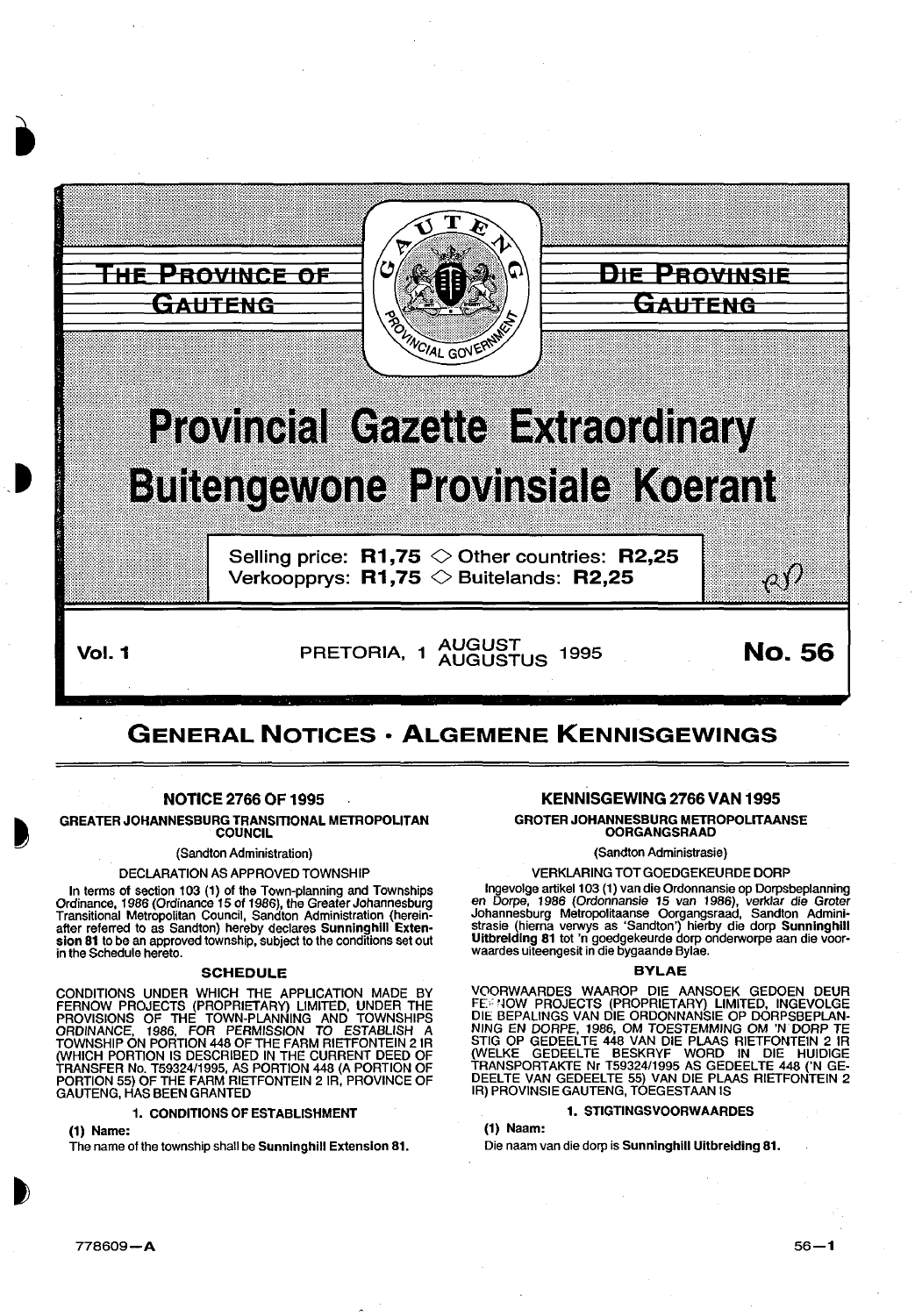## (2) Design:

The township shall consist of erven and streets as indicated on General Plan S G No A 3794/1995.

(3) Obligations in regard to essential services and streets and stormwater drainage:

The township owners shall install and provide all internal services in the township, subject to the approval of Sandton.

#### (4) Removal or replacement of municipal services:

If, by reason. of the establishment of the township, it should become necessary to remove or replace any existing municipal services, the cost thereof shall be borne by the township owners.

#### (5) Disposal of existing conditions of title:

All erven shall be made subject to existing conditions and servitudes, if any, including the reservation of rights to minerals.

## (6) Demolition of buildings and structures:

The township owner shall at their own expense cause all existing buildings and structures situated within the building line reserves, side spaces or over common boundaries to be demolished to the satisfaction of Sandton, when required by Sandton to do so.

#### 2. CONDITIONS OF TITLE

The erven mentioned hereunder shall be subject to the conditions, as indicated, imposed by Sandton in terms of the provisions of the Town-planning and Townships Ordinance, 1986:

#### (1) *A// erven:*

(a) The erf is subject to a servitude, 2m wide, in favour of Sandton for sewerage and other municipal purposes, along any two boundaries other than a street boundary and in the case of a panhandle erf, an additional servitude for municipal purposes, 2m wide across the access portion of the erf, if and when required by Sandton: Provided that Sandton may dispense with any such servitude.

(b) No building or other structure shall be erected within the aforesaid servitude area and no large-rooted trees shall be planted within the area of such servitude or within 2m thereof.

(c) Sandton shall be entitled to deposit temporarily on the land adjoining the aforesaid servitude such material as may be excavated by it during the course of the construction, maintenance or removal of such sewerage mains and other works as it, in its discretion may deem necessary and shall further be entitled to reasonable access to the said land for the aforesaid purpose, subject to any damage done during the process of the construction, maintenance or removal of such sewerage mains and other works being made good by Sandton.

#### (2) Erf 1124:

(a) The erf is subject to a 10m wide right-of-way servitude in favour of Erf 1125 Sunninghill Extension 81 Township and Erf 25 Woodmead Township for access purposes, as indicated on S G Diagram No 5946/1995.

(b) The erf is subject to servitudes in favour of Sandton, (Public Open Space/park) as indicated on S G Diagram No 5946/1995. On submission of a certificate from Sandton to the Registrar of Deeds stating that the servitudes in the present positions are no longer required the servitudes may be relocated to permanent positions to the satisfaction of Sandton. The cost of which shall be borne by the owner.

#### (3) Erf 1125:

The erf is subject to a servitude in favour of Sandton (Public Open Space/Park) as indicated on S G Diagram No. 5947/1995. On submission of a certificate from Sandton to the Registrar of Deeds stating that the servitude in the present position is no longer required the servitude may be re-located to a permanent position to the satisfaction of Sandton. The cost of which shall be borne by the owner.

#### Acting Chief Executive Officer.

Civic Centre, Cnr West Street & Rivonia Road, Sandown, Sandton 2196. •

# (2) Ontwerp:

Die dorp bestaan uit erwe en strate soos aangdui op Algemene Plan LG No. A 3794/1995. ·

•

(3) Verpligtinge ten opsigte van noodsaaklike dienste asook die bou van strate en stormwaterdrelnering:

Die dorpseienaars moet aile interne dienste in die dorp installeer en voorsien, onderworpe aan die goedkeuring van Sandton.

#### (4) Verskulwlng of die vervanging van munlslpale dienste:

lndien dit as gevolg van die stigting van die dorp nodig sou word omenige bestaande munisipale dienste te verskuif of te vervang moet die koste daarvan deur die dorpseienaar gedra word.

#### (5) Beskikking oor bestaande titelvoorwaardes:

Aile erwe moet onderworpe gemaak word aan bestaande voorwaardes en serwitute, as daar is, met inbegrip van die voorbehoud van die regte op minerale.

#### (6) Sloping van geboue en strukture:

Die dorpseienaar moet op eie koste aile bestaande geboue en strukture wat binne boulynreserwes, kantruimtes of oor gemeenskaplike grense geleë is, klaar sloop tot bevrediging van Sandton wanneer Sandton dit vereis.

#### 2. TITELVOORWAARDES

Die erwe hieronder genoem sal onderworpe wees aan die voorwaardes soos aangedui, opgelê deur Sandton ingevolge die bepalings van die Ordonnansie op Dorpsbeplanning en Dorpe, 1986:

#### (1) Alle erwe:

(a) Die erf is onderworpe aan 'n serwituut 2m breed, vir riolerings- en ander munisipale doeleindes, ten gunste van Sandton langs enige twee grense uitgesonderd 'n straatgrens en in die geval van 'n pypsteelerf, 'n bykomende serwituut vir munisipale doeleindes 2m breed oor die toegangsgedeelte van die erf, indien en wanneer benodig deur Sandton: Met dien verstande dat Sandton van enige sodanige serwituut mag atstand doen.

(b) Geen geboue of ander struktuur mag binne die voornoemde serwituutgebied opgerig word nie en geen grootwortelbome mag binne die gebied van sodanige serwituut of binne 'n afstand van 2m daarvan geplant word nie.

(c) Sandton sal geregtig wees om enige materiaal wat deur hom uitgegrawe word tydens die aanleg, onderhoud of verwydering van sodanige rioolhoofpypleidings en ander werke wat hy, volgens goeddunke, noodsaaklik ag, tydelik te plaas op die grand wat aan die voomoemde serwituut grens en voorts is Sandton geregtig tot redelike toegang tot genomede grond vir die voomoemde doel, onderworpe daaraan dat Sandton enige skade vergoed wat gedurende die aanleg, onderhoud of verwyderings van sodanige rioolhoofpypleidings en ander werke veroorsaak word.

# (2) Erf 1124:

(a) Die erf is onderworpe aan 'n reg-van-weg serwituut van 1Om breed vir toegangsdoeleindes ten gunste van Erf 425 Sunninghill Extension 81 Dorp en Erf 25 Woodmead Dorp, soos aangedui op LG Diagram No. 594611995.

(b) Die erf is onderworpe aan serwitute ten gunste van Sandton (Openbare Oopruimte/Park), soos aangedui op L G Diagram No 5946/1995. By die indiening van 'n sertifikaat deur Sandton aan die Registrateur van Aktes waarin vermeld word dat sodanige serwitute nie meer in hul huidige posisies benodig word nie kan die serwitute na ander permanente posisies verskuif word tot bevrediging van Sandton, op koste van die eienaar.

(3) Erf1125:

Die erf is onderworpe aan 'n serwituut ten gunste van Sandton (Openbare Oopruimte/Park) soos aangedui op L G Diagram No 5947/1995. By die indiening van 'n sertifikaat deur Sandton aan die Registrateur van Aktes waarin vermeld word dat sodanige serwituut nie meer in sy huidige posisie benodig word nie kan die serwituut na 'n ander permanent posisie verskuif word tot bevrediging van Sandton, op koste van die eienaar.

# Waarnemende Hoof/UHvoerende Beampte.

Burgersentrum, hlv Weststraat en Rivoniaweg, Sandown, Sandton.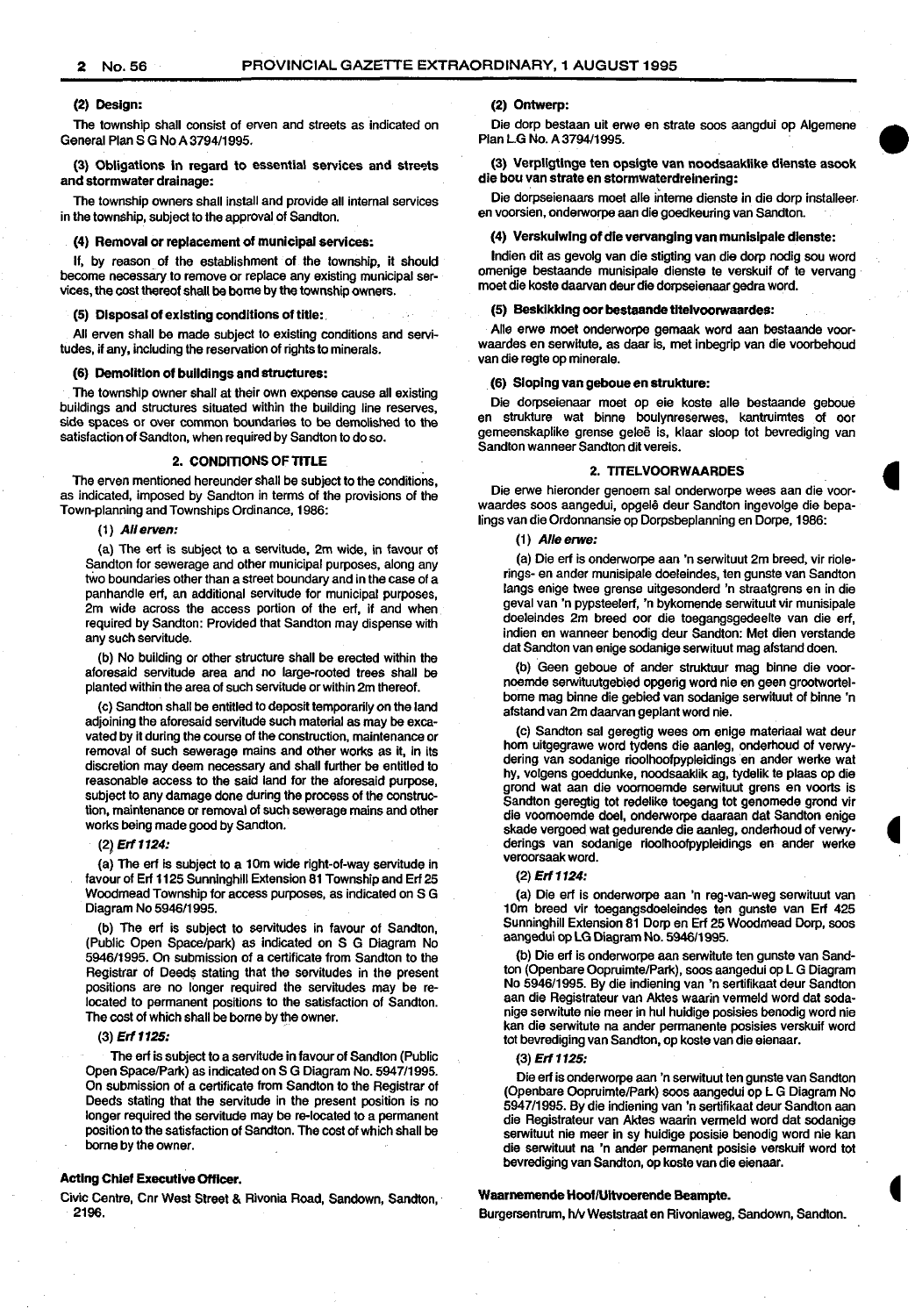# NOTICE 2767 OF 1995

# SANDTON AMENDMENT SCHEME 2613

 $\Gamma$ <sup>1</sup> To app  $\Gamma$ <sup>1</sup> To  $\Gamma$ Sandton hereby in terms of the provisions of section 125 of the Town-planning and Townships Ordinance, 1986, declares that it has approved an amendment scheme, being an amendment of Sandton Town-planning Scheme, 1980, comprising the same land, as included in the township of Sunninghill Extension 81.

> Map 3, Annexure and the scheme clauses of the amendment scheme are filed with, Sandton, and are open for inspection at all reasonable times.

The amendment is known as Sandton Amendment Scheme 2613.

# Chief Executive Officer.

Civic Centre, Cnr West Street & Rivonia Road, Sandown, Sandton.

#### KENNISGEWING 2767 VAN 1995

#### SANDTON WYSIGINGSKEMA 2613

Sandton verklaar hierby lngevolge die bepalings van artikel 125 van die Ordonnansie op Dorpsbeplanning en Oorpe, 1986, dat dit 'n wysigingskema synde 'n wysiging van Sandton-dorps-beplanningskema, 1980, wat uit dieselfde grond as die dorp Sunninghill Uitbreiding 81 bestaan, goedgekeur het.

Kaart 3, Bylae en die skemaklousules van die wysigingskema word in bewaring gehou deur Sandton en is beskikbaar vir inspeksle op aile redelike tye.

Hierdie wysiging staan bekend as Sandton Wysigingskema 2613.

# Hoof Ultvoerende Beampte.

Burgersentrum, H/v Weststraat en Rivoniaweg, Sandown, Sandton.